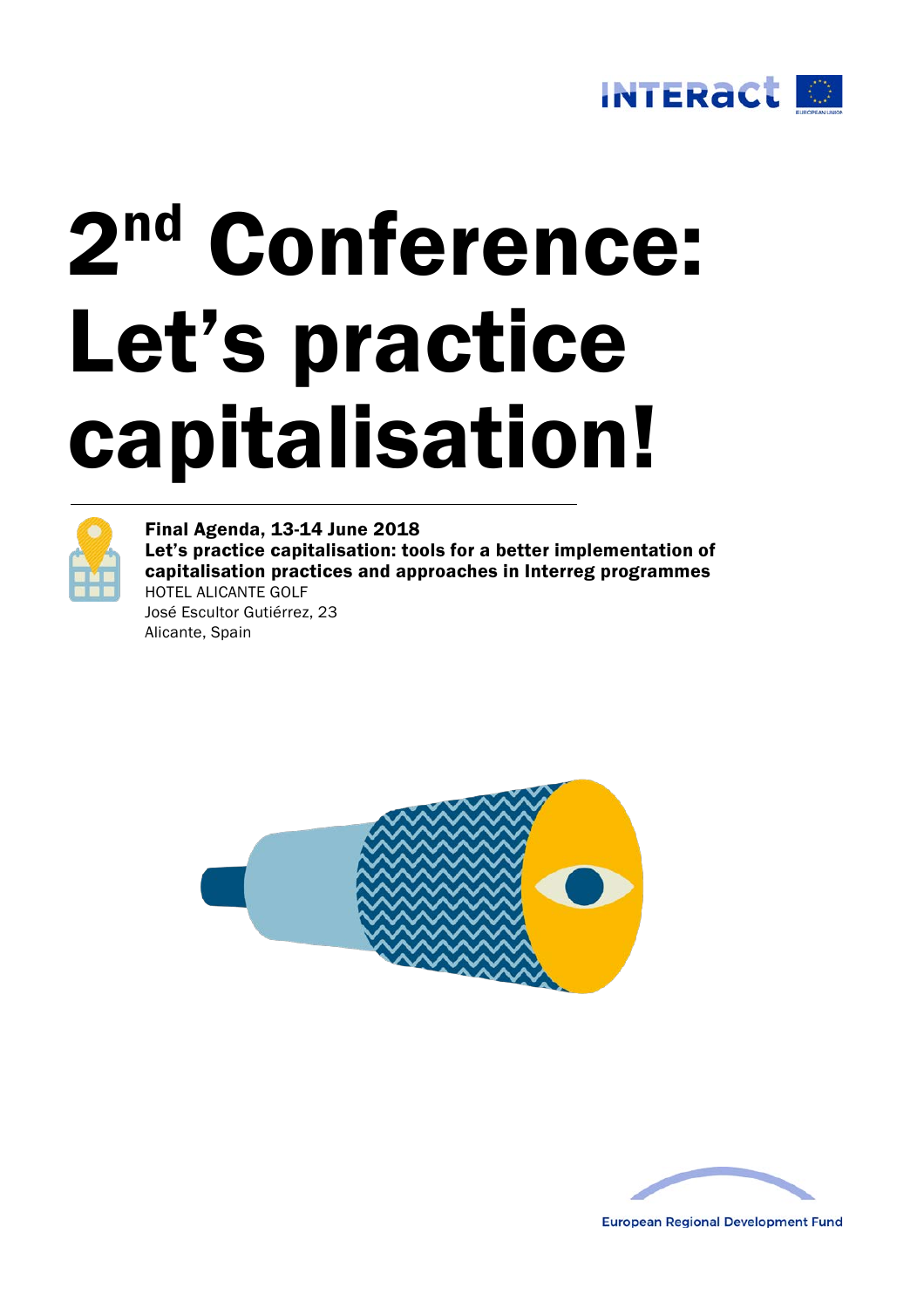

# **Outlines**

After the first conference of June 2018, several needs have been raised by programmes:

- How could capitalisation serve the preparation and definition of post-2020 programmes?
- Pave the way for embedding capitalisation since the beginning of the next programming period, as a mandatory element to be recognised,
- Even if capitalisation can't be developed in a uniform way across ETC strands (including Interreg IPA-CBC and ENI), it has common important factors: it allows creating a better understanding of what programmes are doing and it allows generating new synergies and impacts.
- Capitalisation has a key role in bringing programmes and projects' contents closer to EU citizen's needs.
- Interact should continue with its support to programmes, developing tailored models and services, as well as templates for the definition of capitalisation strategies.

# **Objectives**

Building on these points, programmes are invited to exchange and define on the possible support and tools as to use concretely a capitalisation approach in the programme life-cycle.

The conference has the objective to:

- 1. Share the latest work on capitalisation approaches and practices available in Interreg programmes
- 2. Identify the concrete needs of programmes and set the basis, objectives and needs for a "Capitalisaition Toolkit"
- 3. Define the structures, features and steps for the consolidation of the "Capitalisaition Toolkit" composed of several harmonised templates such as:
	- o Capitalisation process (who does what and when)
	- o Capitalisation strategy/plan (why, when and how)
	- o Result's promotion and storytelling guidelines (how)
- 4. Set-up a working group of programmes who are interested in exploiting the "Capitalisation Toolkit" for their implementation.

The event foresees an active contribution from all participants, with a mixture of presentations introducing relevant topics and lively discussion among audience. Technical discussions on specific topics and exchanges will be addressed in the dedicated sessions.

Participants are encouraged to contact Interact if they identify a topic on the agenda for which they would be willing to share their practice/experience through a presentation, as well as to propose other topics of interest.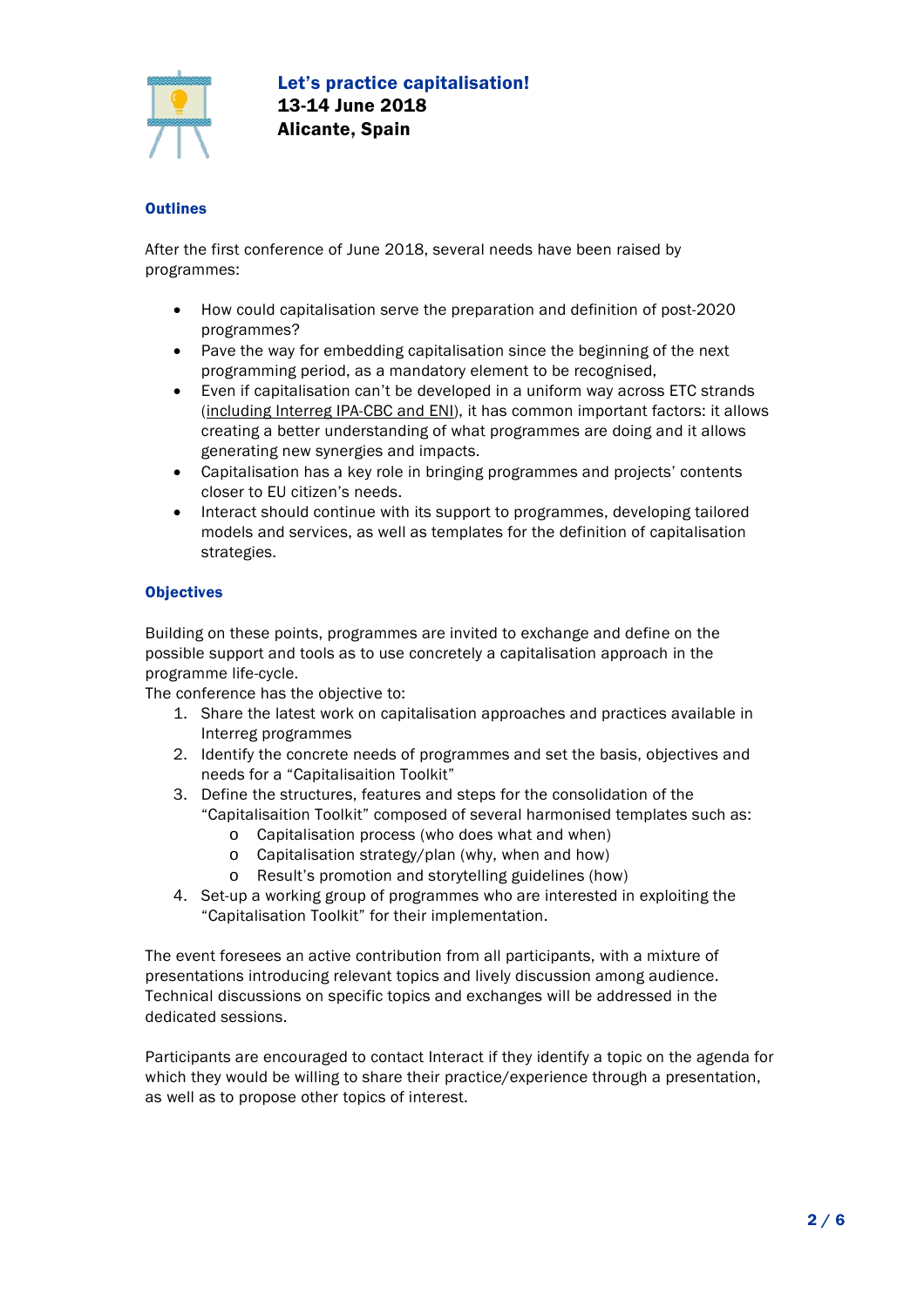

# Who is it for?

The event is dedicated to Interreg, Interreg IPA-CBC and ENI programmes' staff from the Joint Secretariats, Managing Authorities and other relevant programme bodies (NCPs, MC Members, etc.).

We address in particular staff members that are:

- coordinating and/or directly involved in project monitoring
- dealing with specific thematic issues and/or topics
- communicating the results of the programmes

The event is particularly indicated for those programmes which intend to know more about capitalisation and are setting up a sort of thematic specialization or analytical process of projects' and programmes results.

Contact: Ivano Magazzu (ivano.magazzu@interact-eu)

## Venue information

HOTEL ALICANTE GOLF JOSÉ ESCULTOR GUTIÉRREZ, 23 03540 Alicante (España) Tel.: 0034 965 235000

Rates for participants:

- Double Room Single Use: 105 € VAT Included
- Double Room: 115 € VAT Included

For any request, please contact:

Virginia Moratilla: [virginia.moratilla@hotelalicantegolf.com](mailto:virginia.moratilla@hotelalicantegolf.com) or [reservas@hotelalicantegolf.com](mailto:reservas@hotelalicantegolf.com)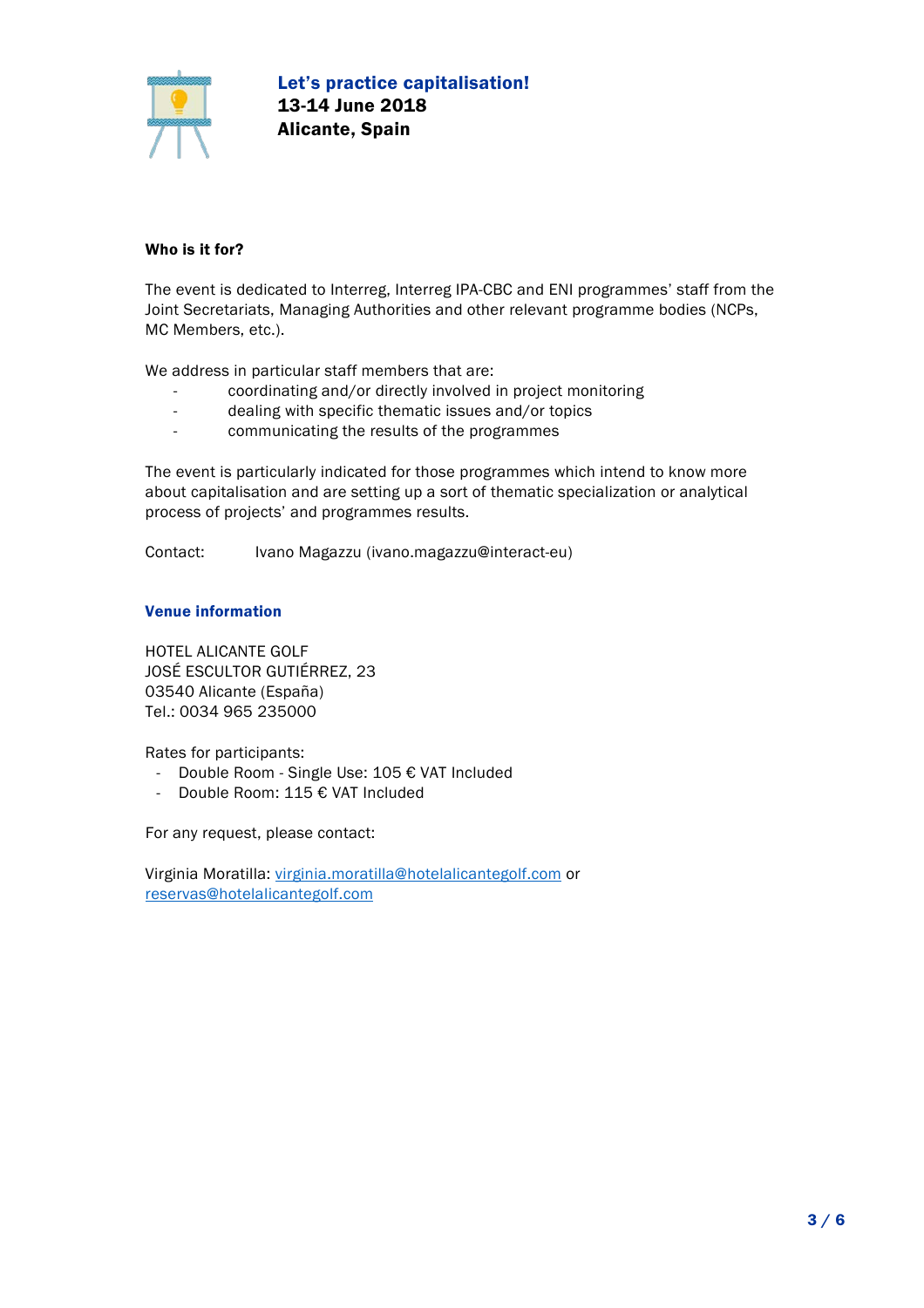

# **Timetable**

# Day 1 – 13 June 2018

- 8.30 9.00 Registration and welcome coffee
- 9.00 9.30 Welcome and introduction Interact State of play of cap work, successes flagged and good practices to be mentioned

#### 9.30 – 12.30 Going deeper into capitalisation practices

- a. Presentation of the Cap publication and its analysis
- b. Experiences form programmes
- c. National capitalisation processes

Q&A session with programmes

*10.30-11.00 Coffee break*

#### 12.30 – 13.15 Working tables: Gaps and programmes' needs

*This workshops' session is aimed at defining the existing gaps that hinder a wide and easy approach to capitalisation, by treating specific aspects, as raised by programmes at the 1st capitalisation conference:*

- How to ensure the recognition/interest of capitalisation as necessary management practice?
- Definition and planning (use) of Capitalisation tools and services provided by Interact
- 13.15 14.15 Lunch Break

#### 14.15 – 16.45 Working tables: Gaps and programmes' needs (continuation)

- Fostering the use of capitalisation as a consolidated management practice
- How capitalisation could serve the preparation and definition of Interreg Programmes post 2020? How could it be used as a tool (also linked with evaluation)?

*15.15-15.30 Coffee break*

16.45 – 17.15 Wrap up and closure of Day 1

#### 18.15 Networking activity and dinner *A common activity has been organised for all participants, please be sharp at venue's entrance and bring comfortable clothes and shoes with you. After this activities dinner will take place at "Laseda Gastro Village" just in front of the venue.*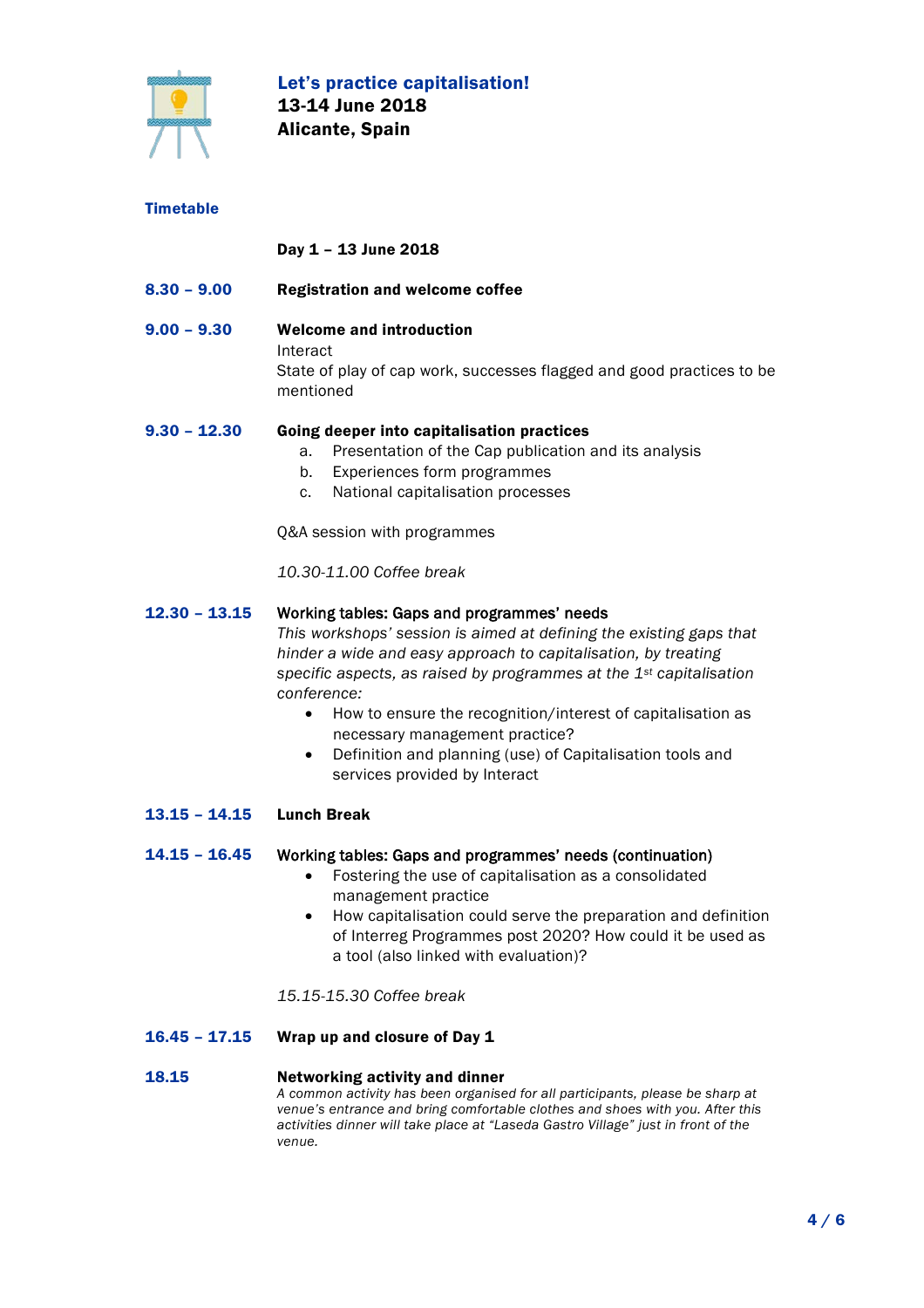

# Day 2 – 14 June 2018

#### $9.00 - 12.30$ Let's start with a "Capitalisation Toolkit" – World Café

- Definition of capitalization process for Interreg
- Steps of the process and objectives to be reached (Cap toolkit)
- Definition of possible objectives (template of Cap Plan)
- Definition of possible contents (template of Cap Plan)
- Template of communication/results' promotion tool

*10.30-11.00 Coffee*

12.30 – 13.00 Let's work together *This session will define the working groups' features and their workplan.* 

- Set-up and objectives of Working groups
- Next steps (in agreement with programmes)
- 13.00 13.15 13.15 Wrap-up and conclusions Closure of the event and farewell lunch